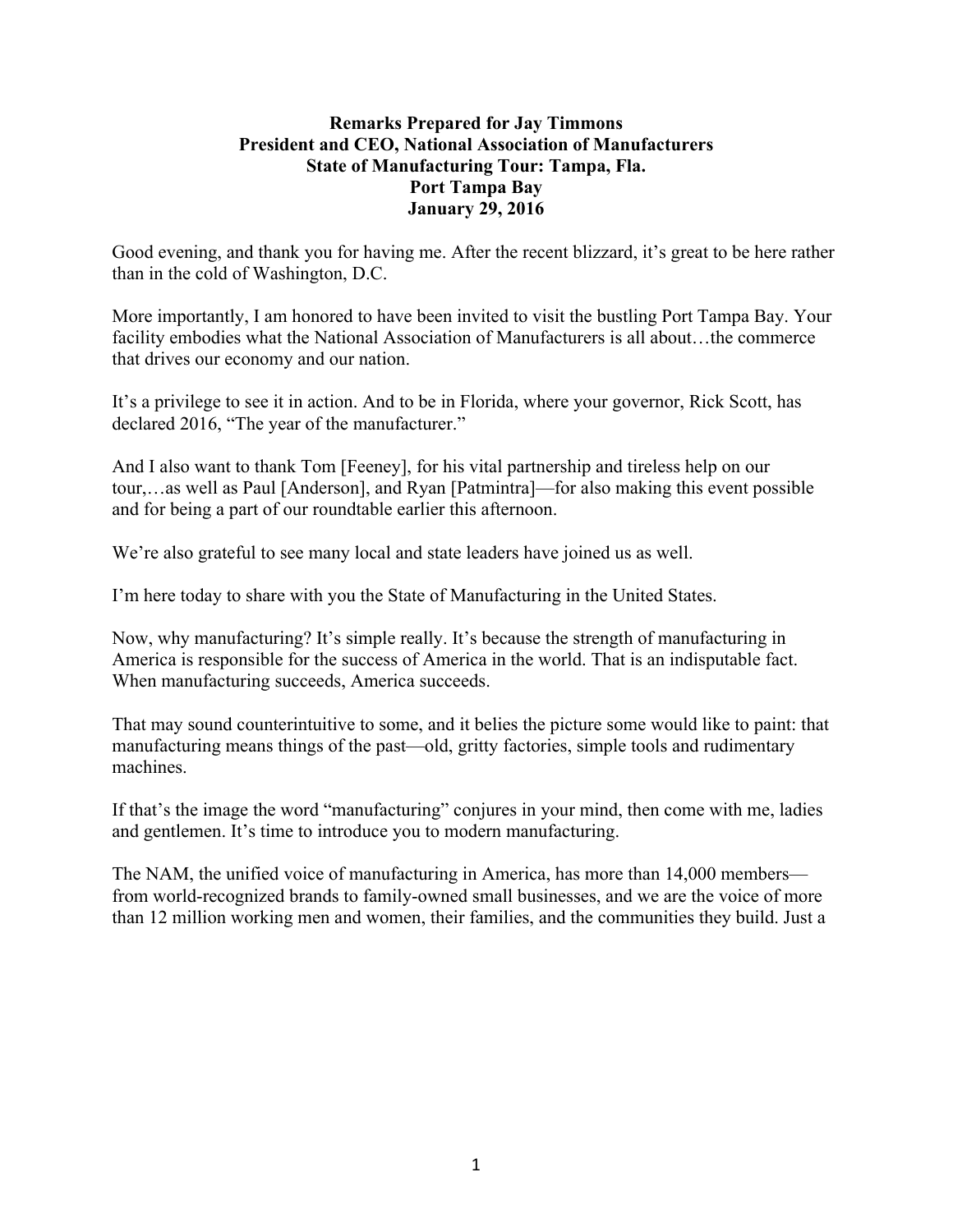quick look at some of our members' work will show you: modern manufacturing touches every aspect of our lives.

Already today I visited Sun Hydraulics in Sarasota—a company pioneering the advancement of fluid power. And then I took a tour here in Tampa of Bristol-Myers Squibb's state-of-the-art North American Capabilities Center, which is furthering innovation and excellence.

Innovative manufacturing is everywhere, across America and in the Sunshine State.

From Ryder System's strides in alternative fuel solutions and energy efficiency…

…to the sustainable infrastructure developed by CSX.

From Rayonier Advanced Materials' development of high-value ethers that enable the development of slow release medications…

…to Amgen or Bayer's research and production of cancer-fighting and life-improving drugs.

We're talking about everything from the precision metal-formed parts produced by Hialeah Metal Spinning…

…to the vast new world of the Internet of Things, where everyday objects are now digitally interconnected by the web.

First it was our phones. Then it was our thermostats, our watches, our cars. Soon it will be everything from our contact lenses to our entire homes…from smart wall board, to autonomous automobiles to transcontinental pipelines.

Companies like Jabil are making the "digital home" a reality. And thanks to companies like Honeywell, for example, you can control your home security, lighting and energy management with the touch of a button from around the world.

That's the Internet of Things…and that's modern manufacturing.

By the year 2020, 26 billion objects will be linked together by the Internet. Manufacturing is truly changing everything…and all these things are changing America and changing our lives.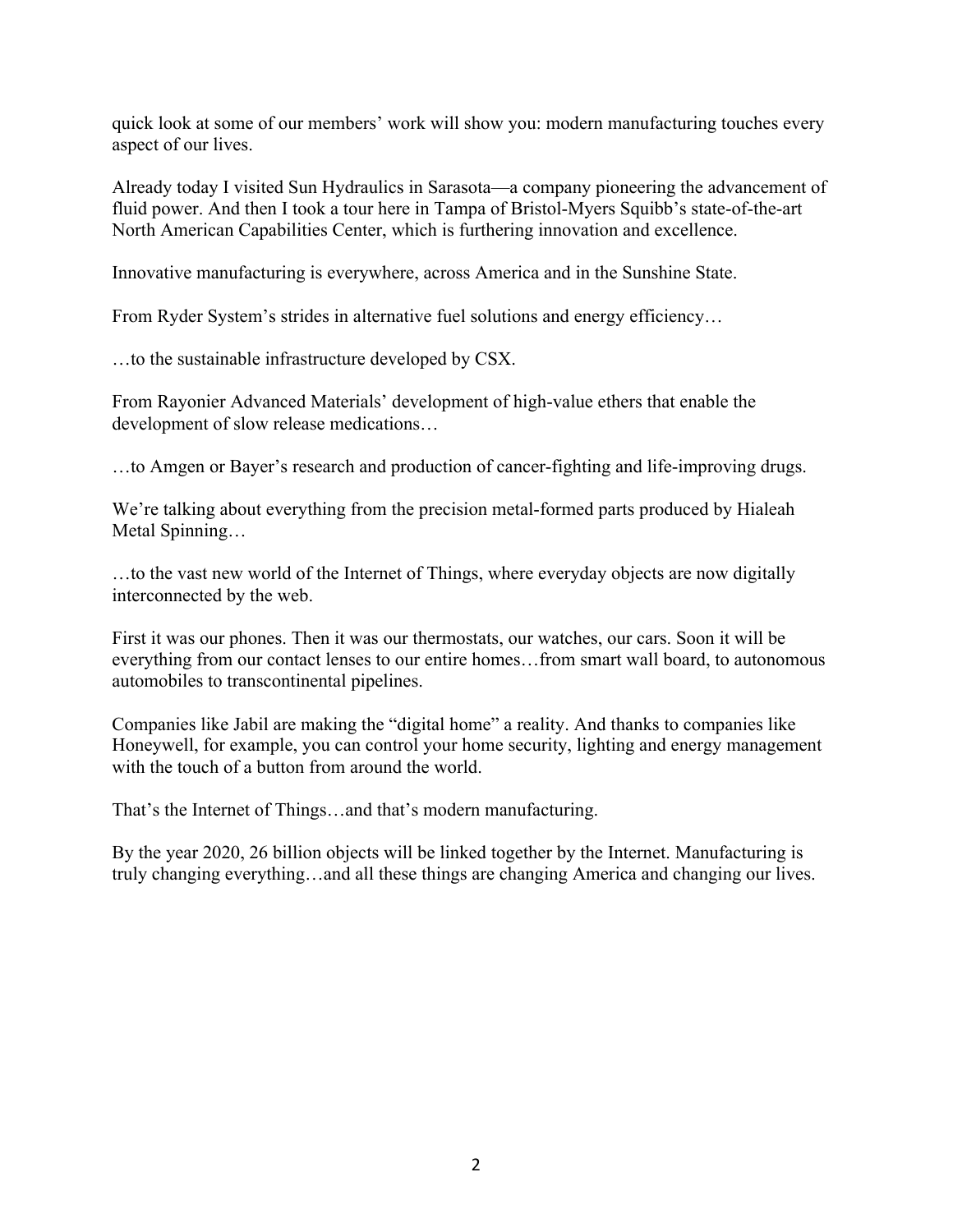And that is why, today, manufacturing in the United States is leading an innovation revolution a revolution that will win us jobs, raise standards of living and restore our mantle of leadership around the world.

\*\*\*

Right now, more than 12 million people across the country work in manufacturing, and our sector contributes more than \$2 trillion to national GDP. If U.S. manufacturing were its own country, it would be the ninth-largest economy in the world.

Here in Florida, manufacturing adds about \$41 billion to the state economy.

And get this important data point: For every dollar spent in manufacturing, another \$1.40 is added to the economy. It's why manufacturing—more than any other sector—improves our way of life and builds communities.

So, you see, the state of manufacturing matters. It matters for the state of our union.

Every day across this country, manufacturers go to work, competing to win. New technologies, affordable energy and world-leading productivity have given the United States a competitive advantage in the global marketplace. But obstacles are still in our way to forging an economy that lives up to our people and the potential we can unleash.

Unavoidable headwinds, like global economic weakness and worldwide instability, have roiled manufacturing. While these challenges will be slow to change, our leaders right here in our own country have, at this moment, the power to fix other self-imposed barriers to opportunity. They can fix policies in Washington that imperil our promise.

These barriers exist because Washington hasn't yet summoned the will to change them. And because "We The People," in some ways, haven't done enough to fight for manufacturing as essential to American Exceptionalism and our future.

Just as "American Idol" is entering its final season this year, it's also time to stop selecting political candidates based on how they sound, rather than what they can actually do for manufacturing and our country.

Of course, if you listen to the candidates who are out campaigning today, they all embrace manufacturing and pledge their support—at least rhetorically. The same is true of our leaders in Congress.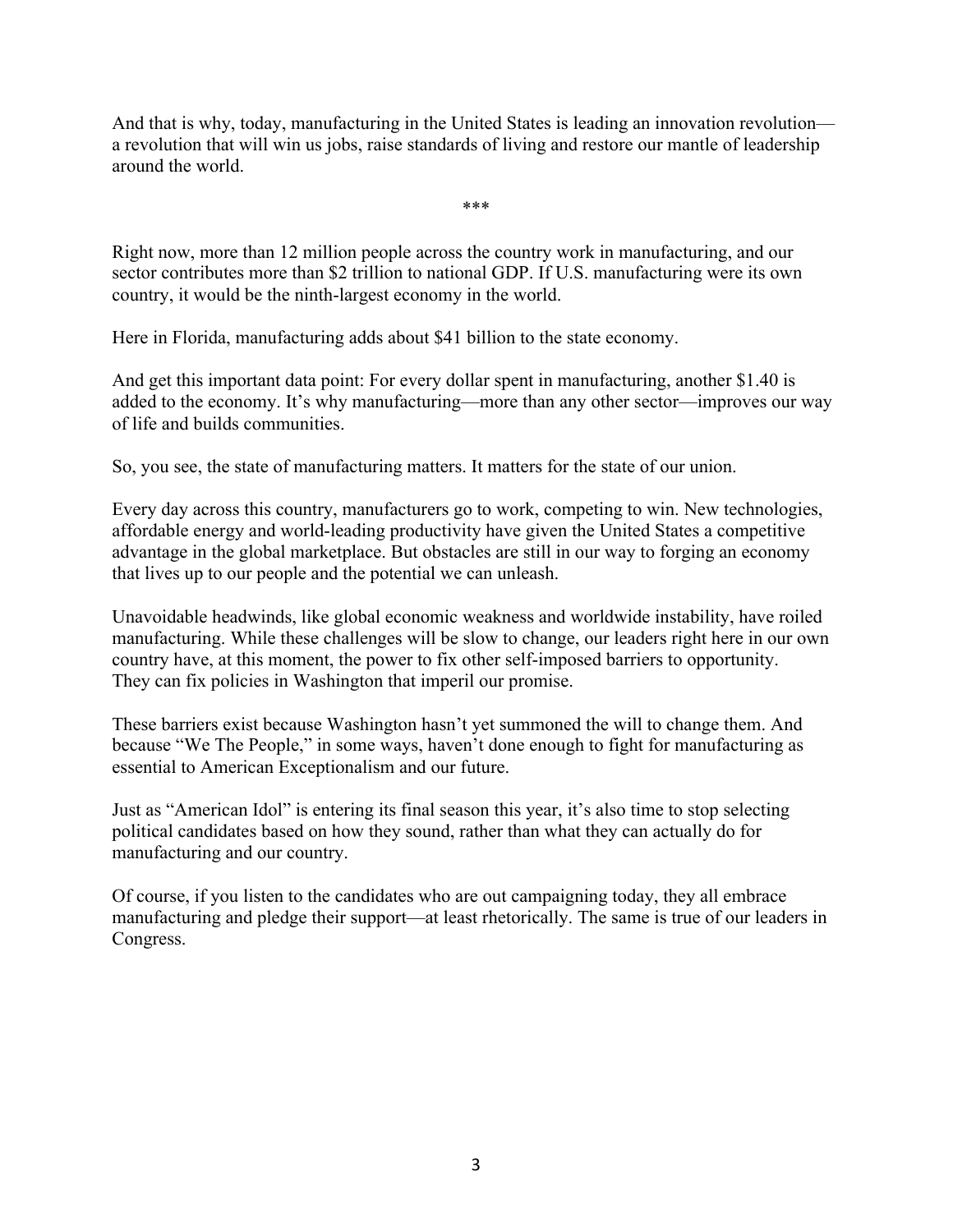But words alone don't build the right business environment or produce a skilled workforce. We need the right public policy agenda for that.

At the NAM, we want to make it easy on our leaders. We're spelling it out with exactly the right policies for manufacturers to compete and win—for America to compete and win.

We have just released our 2016 Agenda for Economic Growth and American Exceptionalism, and we're travelling the country to get the word out.

"Competing to Win" is an agenda that is guided by four core values that also happen to be foundational principles of this country that we love.

The first of these is free enterprise: powerful market forces that drive innovation and growth better than any system ever conceived in the history of mankind.

The second is competitiveness: our ability to expand markets and succeed in the global economy.

The third is individual liberty: the creativity and entrepreneurship unleashed by protecting and advancing the basic freedoms enshrined in our Constitution and Bill of Rights.

And the fourth, equal opportunity: our shared belief that every one of us, if given the chance, has the potential to contribute to the success of our companies and our communities.

Every policy proposal supports these principles, which are also the values that have made and that will keep America exceptional.

The agenda details how policymakers can help our industry, our economy and our country reach our full potential.

We zero in on 11 key areas:

- tax;
- trade;
- energy;
- environment;
- transportation and infrastructure;
- labor:
- immigration;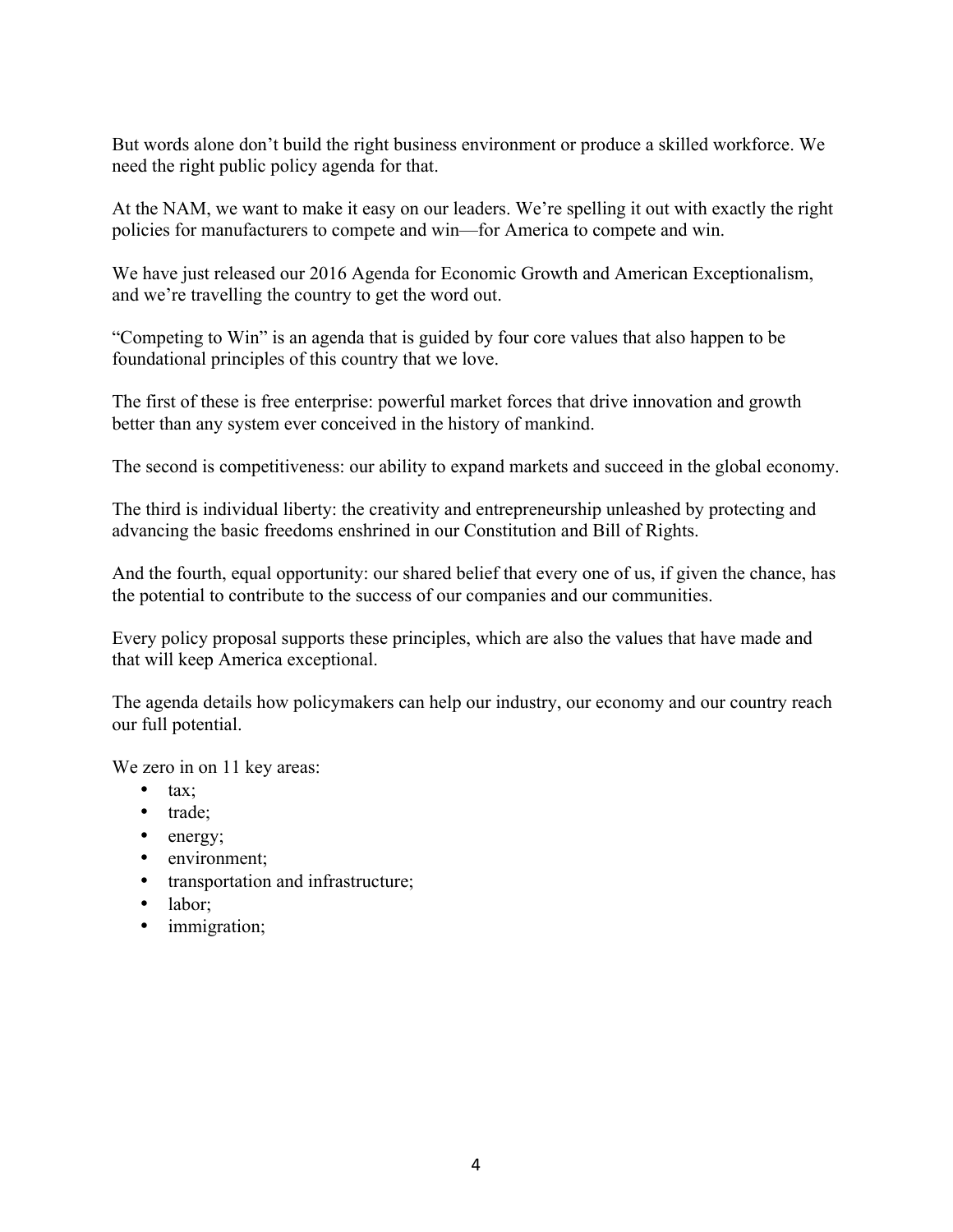- workforce;
- healthcare;
- research, innovation and technology; and
- regulatory and legal reform.

Our message is this: if a candidate really wants to be a manufacturing president, this is the agenda.

If Congress wants to energize the manufacturing economy, this is the legislative checklist.

And, if you want to be a manufacturing voter, this is your guide to the issues that affect your livelihood and our families.

There are more topics than we have time for right now, so I will focus on two that are relevant today at Port Tampa Bay: trade and labor policy.

Here at Florida's largest cargo port, we are witness to the benefits of international commerce. Overseas trade is a big part of why this port can support 80,000 jobs and add \$15 billion to the economy.

It is also a big part of manufacturing's future.

That's why our trade agenda has to be robust and forward-leaning. We can't rely on the U.S. market as the sole source of growth when 95 percent of our potential customers live outside our borders. We need to kick down long-standing trade barriers to open markets abroad, in order to create jobs at home. And then we need to get to work improving our own U.S. rules to promote greater U.S. competitiveness and access overseas.

Right now, the U.S. has free trade agreements with only 20 countries. These partners represent less than 6 percent of the world's population…yet they purchase nearly half of all U.S. manufacturing exports.

Every year we sell \$60 billion more in manufactured goods to these countries than we buy from them. Where we don't have agreements, we're running a trade deficit exceeding \$500 billion.

Our competitors understand what's at stake…maybe better than some of our own leaders. Other major economies are busy negotiating dozens of agreements without the United States and they are already putting our manufacturers and workers at a disadvantage in some overseas markets.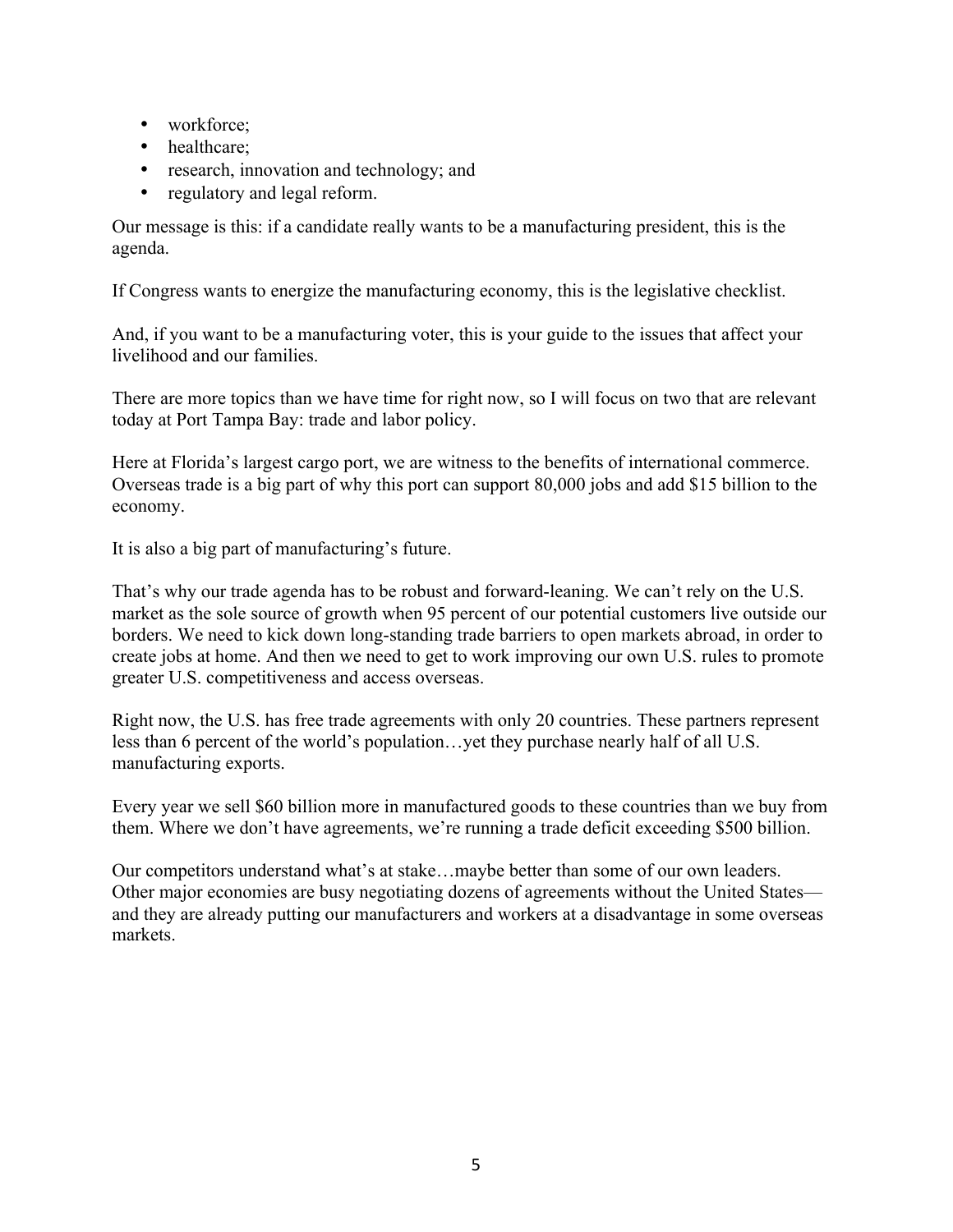To keep pace, let alone get ahead, we must seize much more aggressively the opportunities available to us.

Among the most important are the Trans-Pacific Partnership and the Transatlantic Trade and Investment Partnership. Together, they could open markets with nearly 1 billion consumers responsible for almost two-thirds of global spending.

In November, President Obama released the final TPP document—more than 5,000 pages codifying the common ground painstakingly identified by 12 disparate nations. After careful analysis, the NAM announced our support for the agreement—because it will help open markets for American products and create jobs here *at home*. It will also ensure that the United States, not our competitors, is helping to write the rules of international trade.

Unfortunately, some politicians didn't wait to read the language before issuing their condemnations. While we understand there are principled concerns about the agreement, kneejerk opposition and political gamesmanship won't strengthen our competitiveness or put more people to work.

As Congress debates TPP, we should urge our lawmakers to support it. We should continue working with the EU toward a comprehensive Transatlantic Trade and Investment Partnership.

And, we need to work more aggressively to secure an ambitious Environmental Goods Agreement. Lowering tariffs on 86 percent of global trade in environmental technologies would be a huge win for our economy, manufacturing jobs and our quest for sustainability.

It's also time to pass legislation that will modernize our border customs activities to facilitate trade through Port Tampa Bay and ports across our nation. Legislation ready to move in the Senate will do just that and improve trade enforcement.

We must make sure that all of our trading partners, and the United States itself, truly implement their trade commitments. Unfair trade, the theft of U.S. intellectual property and other barriers continue to undermine manufacturers in the United States and our opportunities overseas. The United States must lead by example and ensure that countries from China to India, and South Africa to Brazil respect the rules of the international trading system.

Increased trade will strengthen our global standing. But to seize these new opportunities, we need the best and most productive workplaces in the world.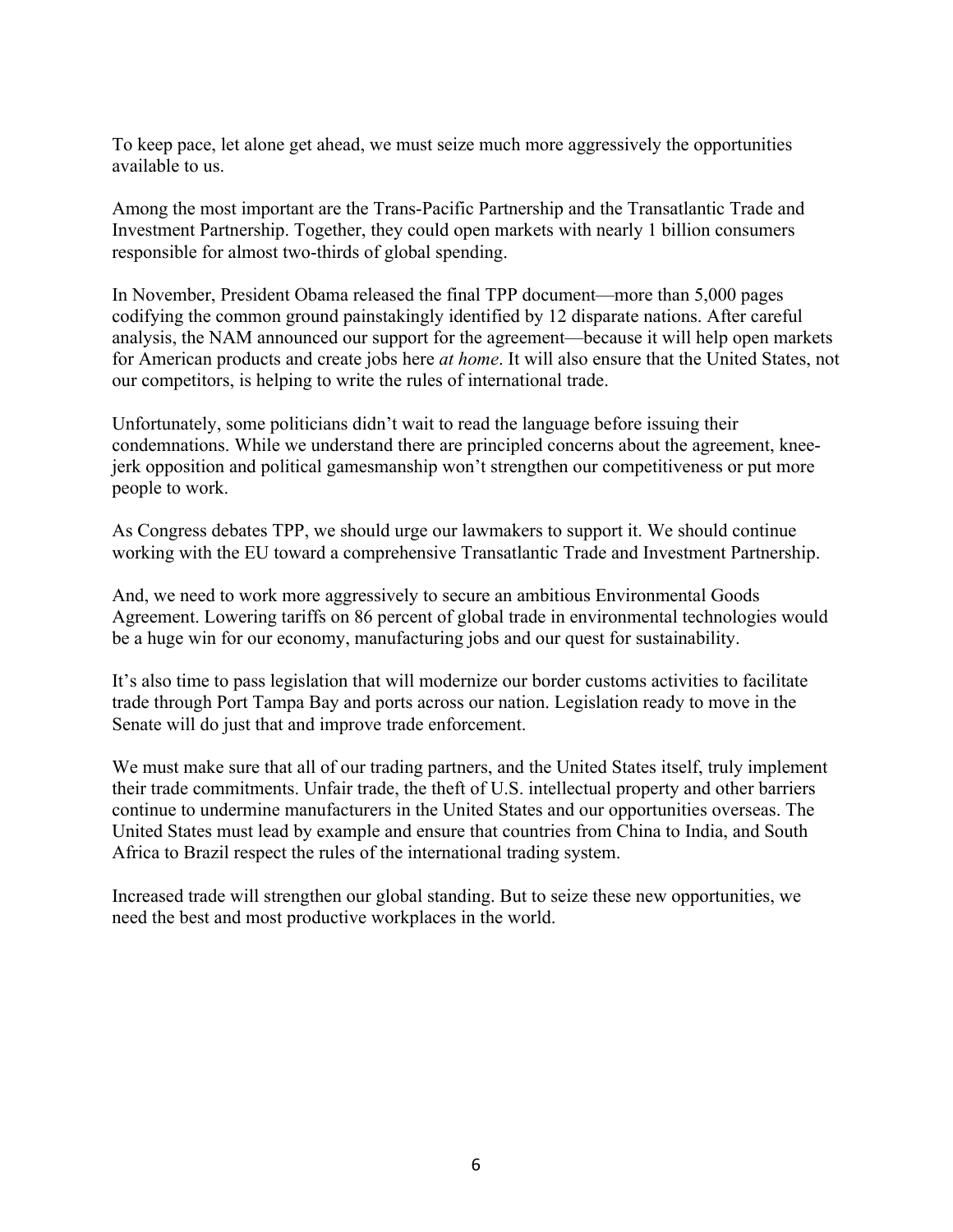Regrettably, labor laws do not currently reflect the dynamics of modern manufacturing.

The 21st century workplace must incentivize employees to remain in the manufacturing sector. Compensatory time off, flexible work arrangements—these are contemporary ideas that work.

Now over the past seven years, we've seen some regulations from the National Labor Relations Board that are doing the exact opposite…making doing business more expensive and hiring workers more difficult.

But it's understandable when you have members of the powerful board who have never run a business and had to grow jobs.

It's time to reestablish longstanding precedents with respect to union organizing.

The U.S. should reverse course on ambush union elections. Mere days between a union's bid for certification and the workers' vote is not enough time for employees to make an informed choice—especially about an issue so central to their livelihoods.

We should revisit the size of collective bargaining units. Recent changes have allowed unions to form on the smallest scale, even when there is overwhelming opposition among the majority of employees…and that's just not right.

Our companies and our country will be best served by a collaborative approach on workplace issues. Employers and employees—and their union representatives if they so choose—can together chart the best course for growth, innovation and American exceptionalism.

\*\*\*

And ultimately, that's what all of this is about—empowering us to pioneer the future.

So in addition to getting it right on trade and labor, we also need to address those other important areas:

That means reforming the tax code, so that America no longer has the highest corporate tax rate among developed nations or taxes on small businesses that stifle entrepreneurship and success.

It means our leaders should support the use of all our diverse energy sources—instead of picking and choosing—to keep our energy supply reliable and affordable.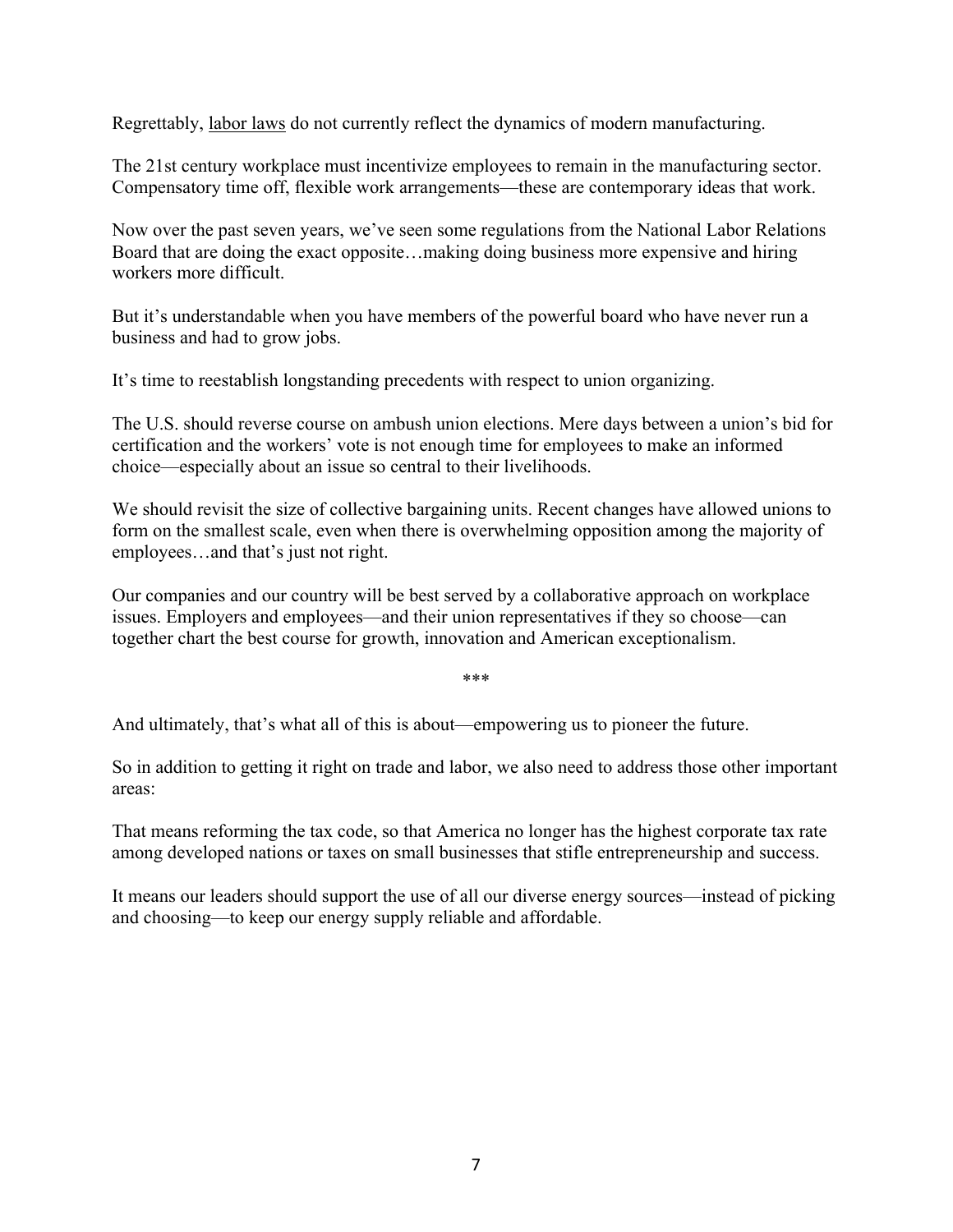We also have to strike a balance between our laudable ambitions for the environment and what's commercially feasible—so that manufacturers can continue helping America to be an economic and environmental leader.

We need to build on last year's surface transportation bill—and address other persistent infrastructure issues facing our ports and inland waterways. Manufacturers in the next few weeks will be in front of Congress, testifying on the need for Water Resources Reform and Development Act reauthorization.

As a nation of immigrants, it's time to fix all parts of our broken system to boost our economy and fulfil a moral obligation to stay true to our values.

To address the growing skills gap, we have to empower workers with the talents and education that equip them for those in-demand, well-paying manufacturing jobs.

And we need to reduce the burden on workers' families by truly reducing healthcare costs.

Our laws must protect the products of manufacturers' research and development and encourage innovation—so that we can continue to improve people's quality of life.

And finally, we must fix our broken regulatory and legal systems—which are too expensive and complicated, especially for small manufacturers.

Moving forward on these priorities, all of which are outlined in much greater detail in our agenda, is about helping real people build better lives.

To offer the mom living in Clearwater a job to provide for her children today and her retirement tomorrow…

To give the family in Cape Coral the chance to advance and raise their standard of living…

To ensure the veteran coming home to St. Petersburg can enjoy the freedom she defended for all of us overseas…

And to give communities across this state and this country a foundation for growth and hope for a brighter tomorrow.

Throughout America's history, manufacturers have made our country stronger by the people we employ, the lives we touch and the products we make.